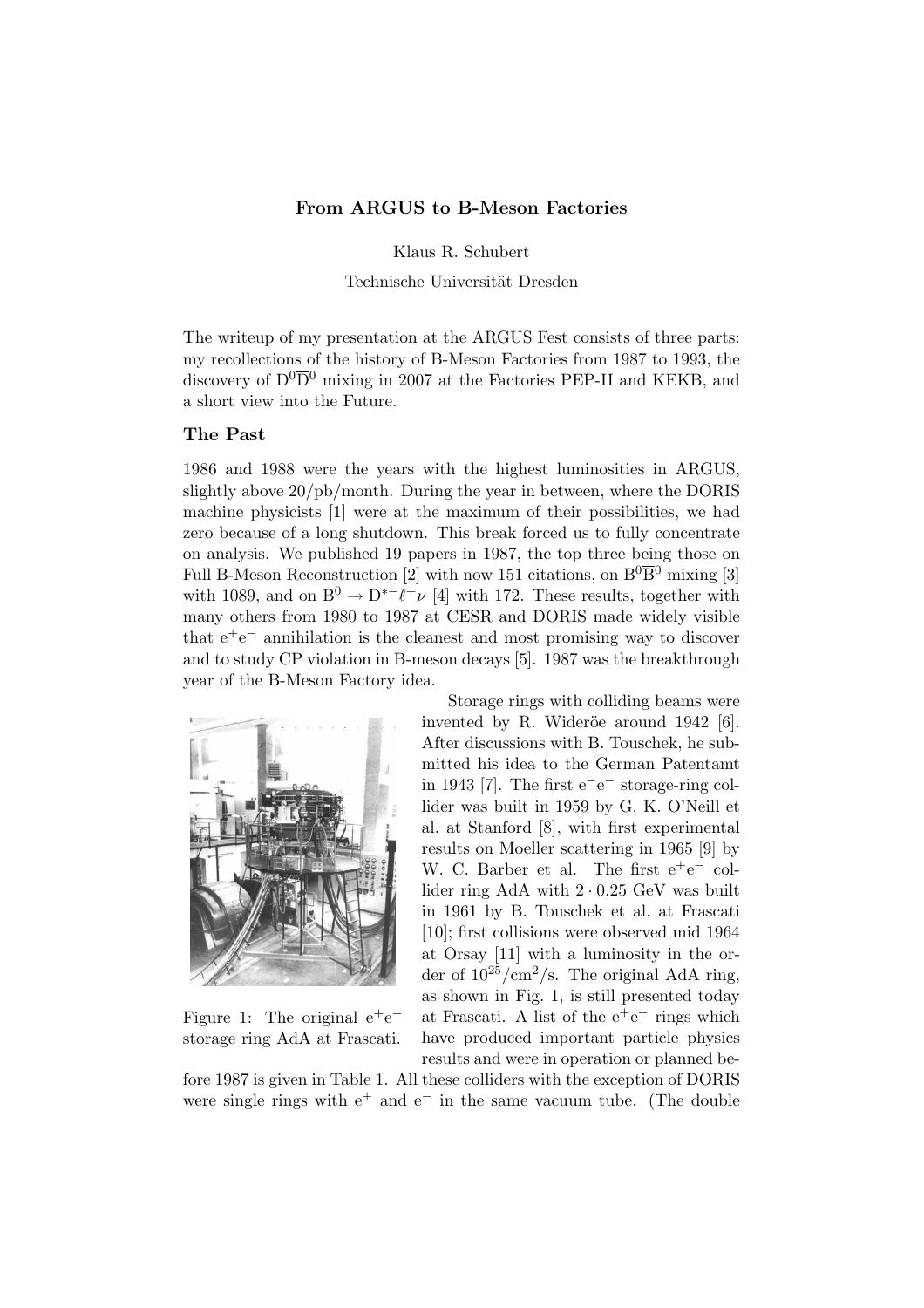|                | location           | active  | energy                    | results                              |
|----------------|--------------------|---------|---------------------------|--------------------------------------|
| ACO, DCI       | Orsay              | 1965-75 | $2 \cdot 0.8$ GeV         | $\rho, \omega, \Phi$                 |
| VEPP2          | <b>Novosibirsk</b> | 1965-75 | $2 \cdot 0.5$ GeV         | multi- $\pi$ production              |
| <b>ADONE</b>   | Frascati           | 1969-93 | $2 \cdot 1.5$ GeV         |                                      |
| <b>SPEAR</b>   | SLAC               | 1972-90 | $2 \cdot 4$ GeV           | jets, $\psi$ , $\psi'$ , D, $\tau$   |
| <b>DORIS</b>   | <b>DESY</b>        | 1973-77 | $2 \cdot 3.5$ GeV         |                                      |
| DORIS2         | <b>DESY</b>        | 1978-92 | $2 \cdot 5.5$ GeV         | $\chi(B^0)$ , $V_{ub}$               |
| VEPP4          | <b>Novosibirsk</b> | 1975-   | $2 \cdot 6$ GeV           | $m(c\overline{c}), m(b\overline{b})$ |
| <b>PETRA</b>   | <b>DESY</b>        | 1978-90 | $2 \cdot 17$ GeV          | gluon                                |
| <b>CESR</b>    | Cornell            | 79-2007 | $2 \cdot 6$ GeV           | $\Upsilon(4S)$ , B, $V_{ub}$         |
| <b>PEP</b>     | SLAC               | 1980-90 | $2 \cdot 14 \text{ GeV}$  | $\tau(b)$                            |
| <b>TRISTAN</b> | KEK                | 1987-90 | $2 \cdot 32$ GeV          |                                      |
| <b>BEPC</b>    | Beijing            | 1989-   | $2 \cdot 2.2 \text{ GeV}$ | $m(\tau)$                            |
| <b>LEP</b>     | <b>CERN</b>        | 89-2002 | $2 \cdot 90 \text{ GeV}$  | $m(Z), N(\nu), m(W)$                 |

Table 1: List of  $e^+e^-$  storage rings with a selection of their main results.

ring DORIS operated with a non-zero beam-crossing angle and, therefore, did not reach the planned high luminosity.)

Dreams, I mean my dreams, that Europe urgently needs a Cornell-like laboratory where B mesons and the search for CP violation in their decays have highest priority started in spring 1985. My first public talk on this subject was given 28 November 1985 at Zurich University. In May 1986, B. Stech and I organized a "Heavy Hadron" Symposium with 130 participants at Heidelberg with the main goal of collecting and spreading arguments for a B-Meson Factory. The proceedings [12] include the presentations of E. Lorenz on a realistic detector and of K. Wille on a double-storage-ring design with 5.3 GeV for both  $e^+$  and  $e^-$ , 480 m circumference, 24 bunches in each ring, and a luminosity of  $L = 5 \cdot 10^{32}/\text{cm}^2/\text{s}$ . DORIS2 had 300 m and  $\approx 2 \cdot 10^{31}/\text{cm}^2/\text{s}$ .

These ideas resulted in a letter of intent [13] with five authors in November 1986 and a proposal [14] with about 50 authors from Switzerland, Germany, France, and Poland in July 1988. The proposal studies were funded by the Swiss national laboratoy PSI at Villigen (the proposed Factory location), BMBF, and IN2P3. An appendix in the proposal expressed the interest of the Crystal Barrel Collaboration for the 2nd interaction region. The machine proposal included a synchrotron injector and an energy-symmetric double ring of 648 m circumference and 20 bunches in each ring, electrostatic beam separation in the interaction regions, and  $L = (1 - 3) \cdot 10^{33}/\text{cm}^2/\text{s}$ . The 1988-state-of-the-art detector was designed to consist of a silicon-strip vertex detector, a precision tracking chamber, a main drift chamber, a Cesium-Iodide calorimeter, a 1.5 Tesla superconducting coil, and an iron return yoke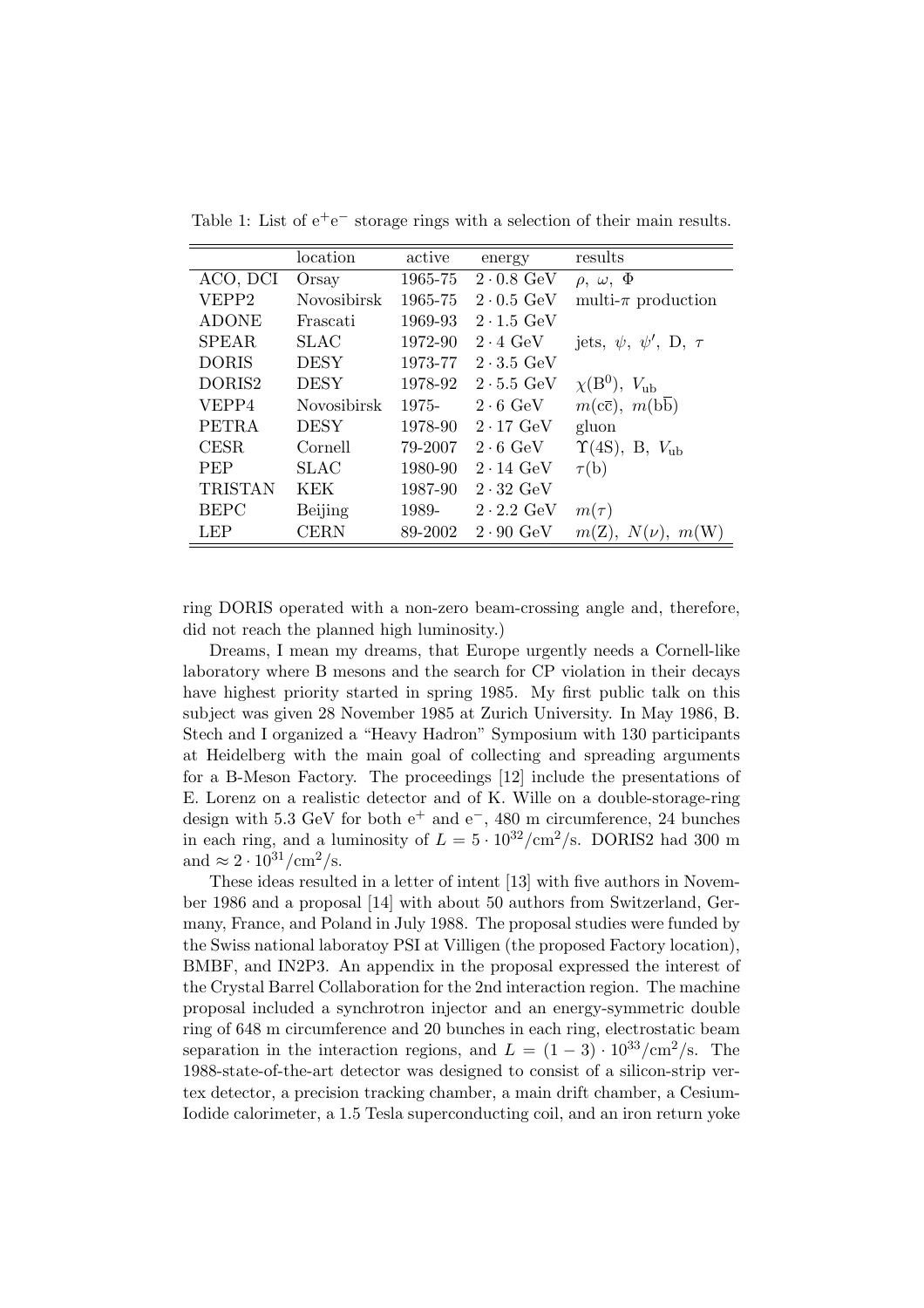with interleaved muon chambers. In July 1986, KEK presented a "Letter of Intent for Upgrading the TRISTAN Accumulation Ring for B Physics" [15], a storage ring idea with  $4 \cdot 10^{32}/\text{cm}^2/\text{s}$ . In January 1987, D. Cline organized a "Linear-Collider BB-Factory Design Workshop" at UC Los Angeles [16] under the motto "We need a BB-Factory in the 1990s with  $L > 10^{34}$ ; this can only be done with a new type of machine and we will establish a working group". In addition to the PSI and KEK intentions, the following three studies were presented at the workshop:

- a Linear Collider with  $10^{33}$  on the  $\Upsilon(4S)$  by J. Wurtele and A. Sessler,
- a superconducting Linear Collider with  $10^{33}$  on the  $\Upsilon(4S)$  and  $10^{34}$ in the  $b\overline{b}$  continuum by U. Amaldi and G. Coignet, and



• NPEP with two energy-symmetric rings in the PEP tunnel at SLAC with  $10^{33}$  by E. Bloom.

Figure 2: First presentation [17] of the boosted- $\Upsilon(4S)$  idea in 1987.

In the Detector Physics Group summary talk, P. Oddone [17] presented his idea of energy-asymmetric  $e^+e^-$  collisions without elaborating the physics motivation. To my knowledge, and as shown in Fig. 2, this is the first publication of the asymmetry idea.

Strong motivation for energy asymmetry appeared in the 1987 paper of I. Bigi and A. Sanda [18] with now 333 citations. (Parts of the arguments can be found already in the 1981 paper [19] of the same authors.) The time dependence of a CP-violating B decay into a CP eigenstate at time  $t_2$  after the decay  $\Upsilon(4S) \rightarrow B^0 \overline{B}{}^0$  and a flavour-specific decay of the other B at time  $t_1$ , which is necessary for distinguishing if the CP-eigenstate decay came from a B or a  $\overline{B}$ , is a function of only  $t_2 - t_1$ . Detectors at a storage ring where the  $\Upsilon(4S)$  is produced at rest, and where the  $e^+e^-$  interaction region is much longer than the typical B-decay lengths, can only measure  $t_2 + t_1$ and, therefore, cannot detect this type of CP violation. With a sufficiently large boost of the  $\Upsilon(4S)$  in the detector frame, the distance between the two B-decay vertices measures  $t_2 - t_1$  in very good approximation because of the small Q value of the  $\Upsilon(4S) \rightarrow \overline{BB}$  decay. This consequence of the C- and Pconserving strong  $\Upsilon(4S)$  decay, of the Einstein-Podolsky-Rosen paradoxon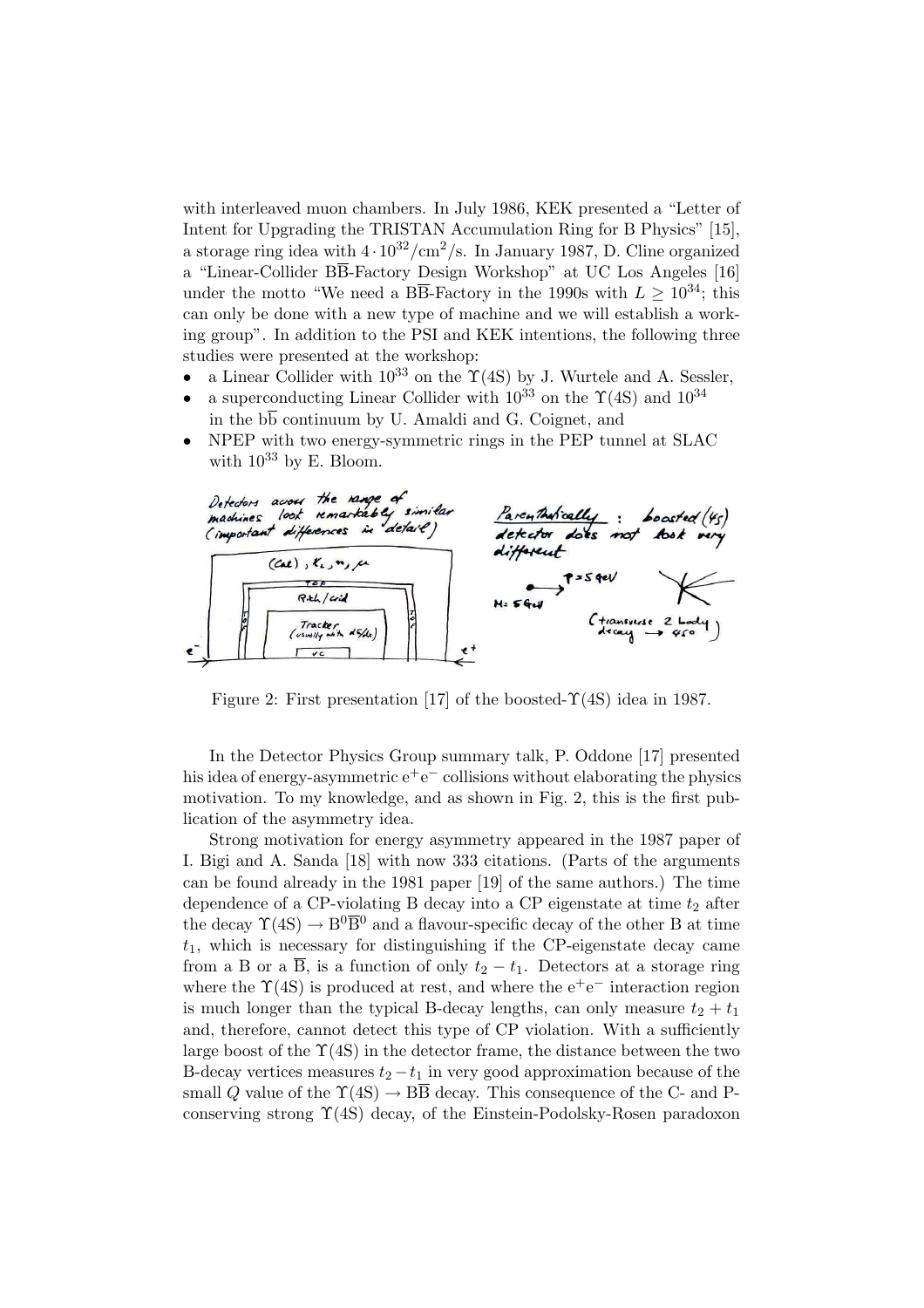in two-particle-state quantum mechanics, and of the longitudinal intactionregion size of all realistic  $e^+e^-$  colliders requires energy-asymmetric  $\Upsilon(4S)$ production for observing CP violation in decays like  $B^0 \to J/\psi K^0$ . With this in mind, with the known value of  $\text{Re}(\epsilon)$  in CP-violating K<sup>0</sup> decays, and with the 1987 values of  $B^0\overline{B}^0$  mixing and  $\mathcal{B}(B \to J/\psi K)$ , it was clear that a few years with  $10^{33}/\text{cm}^2/\text{s}$  are needed for answering the question with  $5\,\sigma$ significance if the CP asymmetry in  $\mathrm{B}^0 \rightarrow \mathrm{J}/\psi$  K<sub>S</sub> decays has a value around 0.7 as predicted by Standard-Model CP violation or a value near zero .

In September 1987, E. Bloom and A. Fridman held a B-Meson Factory workshop at SLAC, where K. Wille presented the (still energy-symmetric) PSI plan, E. Bloom the transition NPEP  $\rightarrow$  SBF, a double-ring collider for the three options resting and boosted  $\Upsilon(4S)$  and B production in the continuum, D. Cline and U. Amaldi linear colliders, and K. Berkelman a CESR-upgrade plan at Cornell. Starting in the summer of 1988, a series of further workshops at Snowmass, SLAC, and Caltech led to the SLAC proposal of an asymmetric B Factory with 9 GeV  $e^-$  on 3.1 GeV  $e^+$  with 40 authors, appearing in October 1989 [20]. The machine paper [21] appeared in October 1989 as well. In the meanwhile, the PSI group had also adopted the boosted-Υ(4S) argument, and the calculations of T. Ruf and T. Nakada for the boost optimization led to K. Wille's energy-asymmetric design [22] with 7 on 4 GeV, published in December 1988.

Asymmetry had a big technical advantage. In symmetric double storage rings, the beam separation in the interaction regions had to be done by electrostatic separators with lengths in the order of 10 m. Energy asymmetry works with magnetic-field separation, e. g. with a tilted detector solenoid, which allows smaller bunch distances and, therefore, larger luminosity.

After the PSI proposal in July 1988 (asymmetry in December 1988) and the SLAC proposal in October 1989, the KEKB proposal [23] for a B-Meson Factory with e<sup>-</sup> of 8 GeV, e<sup>+</sup> of 3.5 GeV, and  $L \geq 10^{34}/\text{cm}^2/\text{s}$  appeared in

| Location    | Ref.                          | $E$ in GeV  | L in $\rm cm^{-2}s^{-1}$        | $C$ in m | $d_{\rm B}$ in m |
|-------------|-------------------------------|-------------|---------------------------------|----------|------------------|
| PSI         | $\left\lceil 14 \right\rceil$ | $7.0 + 4.0$ | $(1-3)\cdot 10^{3\overline{3}}$ | 648      | 32               |
| <b>SLAC</b> | $\left[ 21\right]$            | $9.0 + 3.1$ | $3 \cdot 10^{33}$               | 2200     | 1.3              |
| KEK         | $\left[ 23\right]$            | $8.0 + 3.5$ | $1 \cdot 10^{34}$               | 3020     | 0.6              |
| <b>CERN</b> | [24]                          | $8.0 + 3.5$ | $1 \cdot 10^{34}$               | 963      | 3.0              |
| Novosibirsk | $\left[ 25\right]$            | $6.5 + 4.3$ | $5 \cdot 10^{33}$               | 714      | 4.2              |
| <b>DESY</b> | $\left[ 26\right]$            | $9.3 + 3.0$ | $3 \cdot 10^{33}$               | 2300     | 3.6              |
| Cornell     | $\left[ 27\right]$            | $8.0 + 3.5$ | $3 \cdot 10^{33}$               | 765      | 3.3              |

Table 2: The seven high-luminosity  $e^+e^-$  storage-ring proposals for B-meson production in 1991. C is the circumference,  $d_{\text{B}}$  the bunch distance.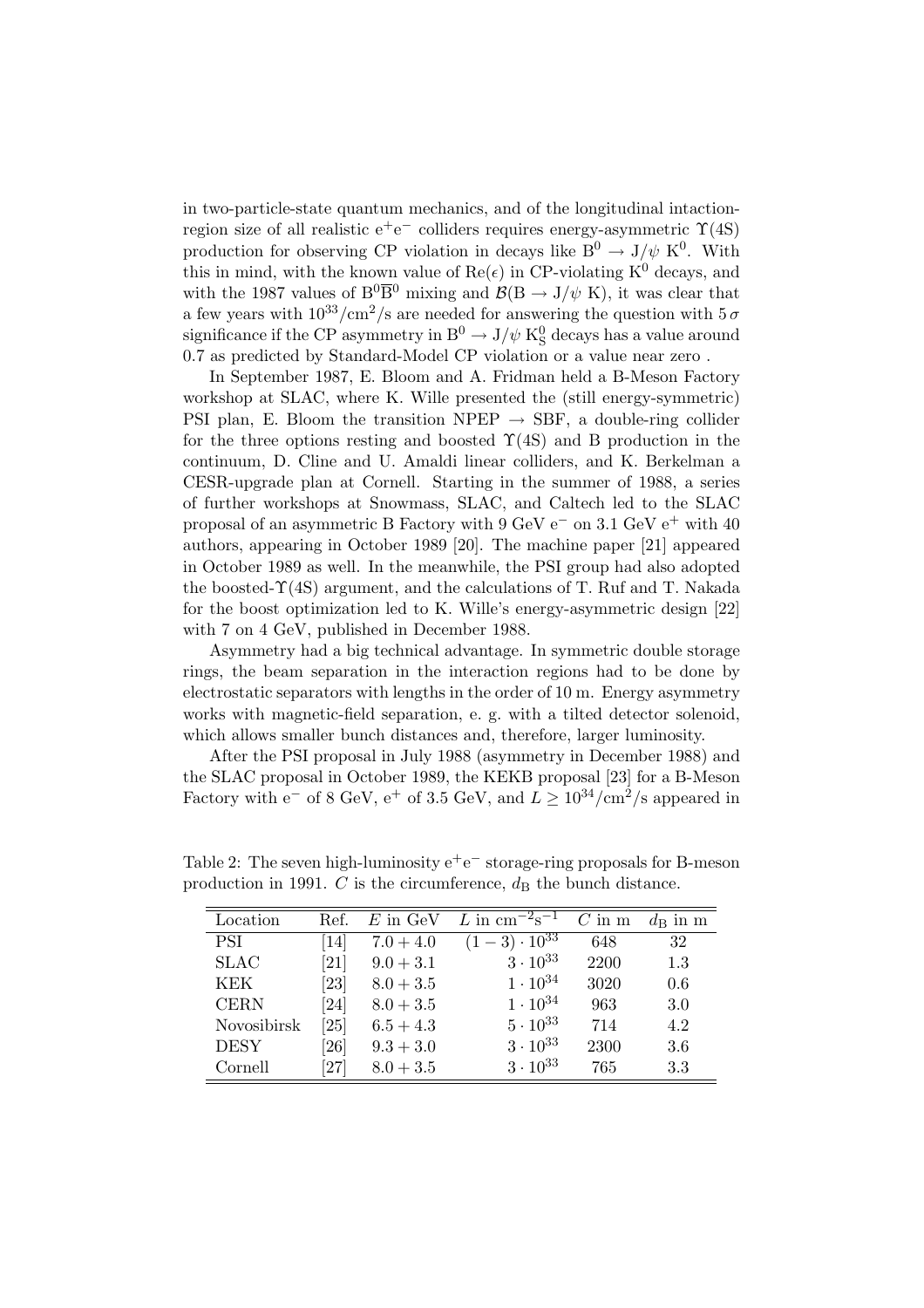March 1991. The PSI proposal did not find approval in Switzerland and was moved into CERN's ISR tunnel [24]. In addition to CERN, also Novosibirsk, DESY, and Cornell proposed B-Meson Factories around the same time. In 1991, we had seven completed proposals for asymmetric  $e^+e^-$  double storage rings operating on the  $\Upsilon(4S)$ ; Table 2 lists their main parameters. Only two of them were finally approved, PEP-II at SLAC in October 1993 and KEKB at KEK a few months later in 1994. The machines were ready to collide beams in July 1998 (PEP-II) and in March 1999 (KEKB). The first events were recorded by BABAR in May 1999 and by BELLE some days later in June 1999. The unexpected great successes of the two Factories and the two detectors are summarized by J. Olsen in this Symposium.

## The Present

B-Meson Factories do not only produce B mesons. From the very beginning of Factory plans, D-meson,  $\tau$ -lepton, and other questions have been part of the experimental proposals. This chapter of my presentation deals with D mesons. J. Olsen kindly agreed that I discuss here the "Discovery of the Year",  $D^0\overline{D}{}^0$  mixing. Different aspects of it have been observed by BABAR and BELLE in 2007 with sufficiently large significance. The discovery completes a long history in particle physics; all four meson systems which are allowed to mix have now been observed to mix.

The phenomenology is the same for all four systems. Mesons  $M =$  $K^0$ ,  $D^0$ ,  $B^0$  (also called  $B_d^0$ ), and  $B_s$  (also called  $B_s^0$ ) change with time into superpositions  $\psi(t) = a(t) \cdot M + b(t) \cdot \overline{M}$ , where a and b, owing to the weakness of the weak interaction, obey a linear differential equation

$$
i \partial_t {a \choose b} = (m_{ij} - i \Gamma_{ij}/2) {a \choose b}
$$
 (1)

with Hermitean matrices  $m$  and  $\Gamma$ . The equation has two eigenstate solutions

$$
M_h(t) = (pM + q\overline{M}) \cdot \exp[-i(m + \Delta m/2)t - (\Gamma/2 + \Delta \Gamma/4)t],
$$
  
\n
$$
M_l(t) = (pM - q\overline{M}) \cdot \exp[-i(m - \Delta m/2)t - (\Gamma/2 - \Delta \Gamma/4)t],
$$
\n(2)

the only states which do not change their flavour compostion with time. The subscript  $h$  means "heavy",  $l$  means "light", and the mass difference  $\Delta m = m(M_h) - m(M_l)$  is positive per definition. The eigenstates have two more properties; they differ in their mean life  $1/\Gamma$  (S = short-living, L = long-living) and they are approximate CP eigenstates if  $|q/p| \approx 1$ , i. e. if CP asymmetry in mixing is small  $(+) = CP$ -even,  $- = CP$ -odd). CP asymmetry in  $K^0$  mixing is known to be on the 10<sup>-3</sup> level; in the other three systems it is expected to be of similar order or smaller. Any combination of the three properties  $(h,l)$ ,  $(S,L)$ ,  $(+,-)$  is possible [28]. Therefore, in addition to

$$
\Delta m/\Gamma = x \ , \ \ \Delta \Gamma/2\Gamma = y \tag{3}
$$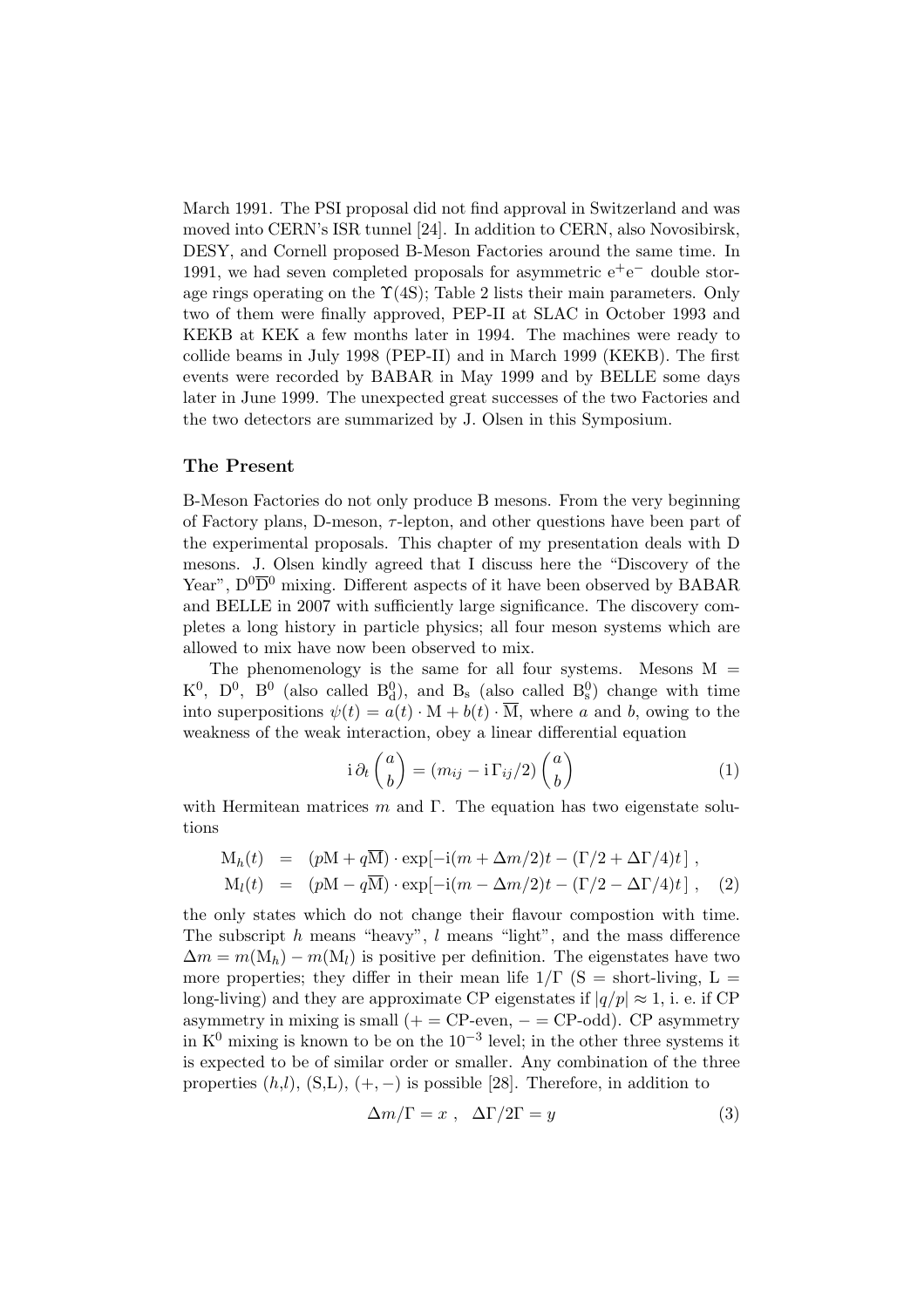phenomenology needs a third parameter. The first one,  $x > 0$ , is positive per definition. Measurements of the sign of  $y$  determine the pairing of mean life and mass,  $y > 0$  means  $S = h$ . The third parameter cos  $\phi$  determines the pairing of CP eigenvalue and mass. In the  $D^0$  system, it is defined by the amplitude ratio

$$
\lambda = \frac{A(D_h^0 \to K^+ K^-) - A(D_l^0 \to K^+ K^-)}{A(D_h^0 \to K^+ K^-) + A(D_l^0 \to K^+ K^-)} ,
$$
\n(4)

leading to  $\cos \phi = +1$  for the pairing  $+ = h$  and  $\cos \phi = -1$  for  $- = h$  if CP is conserved. (The above definition is more general; it allows CP violation in mixing, in decays, and in mixing-decay interference.)

Discovery  $K^0$  1958 Long = CP-odd = heavy  $D^0$  2007 Long = CP-odd  $(4\sigma)$  = light  $(2\sigma)$ B<sub>s</sub>  $\Delta m$  in 2006 Long = CP-odd (1.5 $\sigma$ ) = ?  $\mathbf{B}^0$  $^{0}$  1987 Long = ? = ?

Table 3: Summary of mixing-eigenstete properties.

 $K^{0}\overline{K}^{0}$  mixing was discovered in 1958 [29]; today we know well the CP assignments,  $\Delta m$ , and  $\Delta \Gamma$ . The mixing probability

$$
\chi = \frac{x^2 + y^2}{2 + 2x^2} \tag{5}
$$

has the value  $\chi$ (K<sup>0</sup>) = 0.498, i. e. 49.8% of all produced K<sup>0</sup> mesons decay from the  $\overline{K}^0$  state. B<sup>0</sup> $\overline{B}^0$  mixing is celebrated in this Symposium, we know only  $\Delta m$ , and  $\chi(B^0) = 19\%$  of all produced  $B^0$  mesons decay as a  $\overline{B}{}^0$ .  $B_s\overline{B}_s$ mixing has been observed since long time, its  $\Delta m$  value was measured in 2006 [30],  $|\Delta\Gamma|\neq 0$  has a significance of only  $1.5\sigma$ , and  $\chi(B_s) = 49.9\%$  of all produced  $B_s$  mesons decay as a  $\overline{B}_s$ .

 $D^0\overline{D}^0$  mixing has been searched by many groups. In the celebrated year 1987, ARGUS [31] published a search for  $D^{*+} \to \pi^+ (D^0 \to \overline{D}^0 \to K^+ \pi^-)$ decays and obtained  $\chi(D^0)$  < 0.014 (90% CL), one of the best limits at that time. From the results of BABAR and BELLE we have now obtained  $\chi(D^0) \approx 1 \cdot 10^{-4}$  with  $5\sigma$  from zero. Table 3 summarizes the relations between the three eigenstate properties in the sequence of decreasing knowledge level. Our bithday child is the rear-end light in the Table. The three major indications for  $D^0\overline{D}{}^0$  mixing are presented in the following where all formulae are ony valid in the limit of no CP violation:

1.) BELLE [32] has studied the lifetime distributions of 1.2 M  $D^0 \rightarrow$  $K^-\pi^+$ , 110 k D<sup>0</sup>  $\rightarrow$  K<sup>-</sup>K<sup>+</sup>, and 50 k D<sup>0</sup>  $\rightarrow \pi^-\pi^+$  decays and found a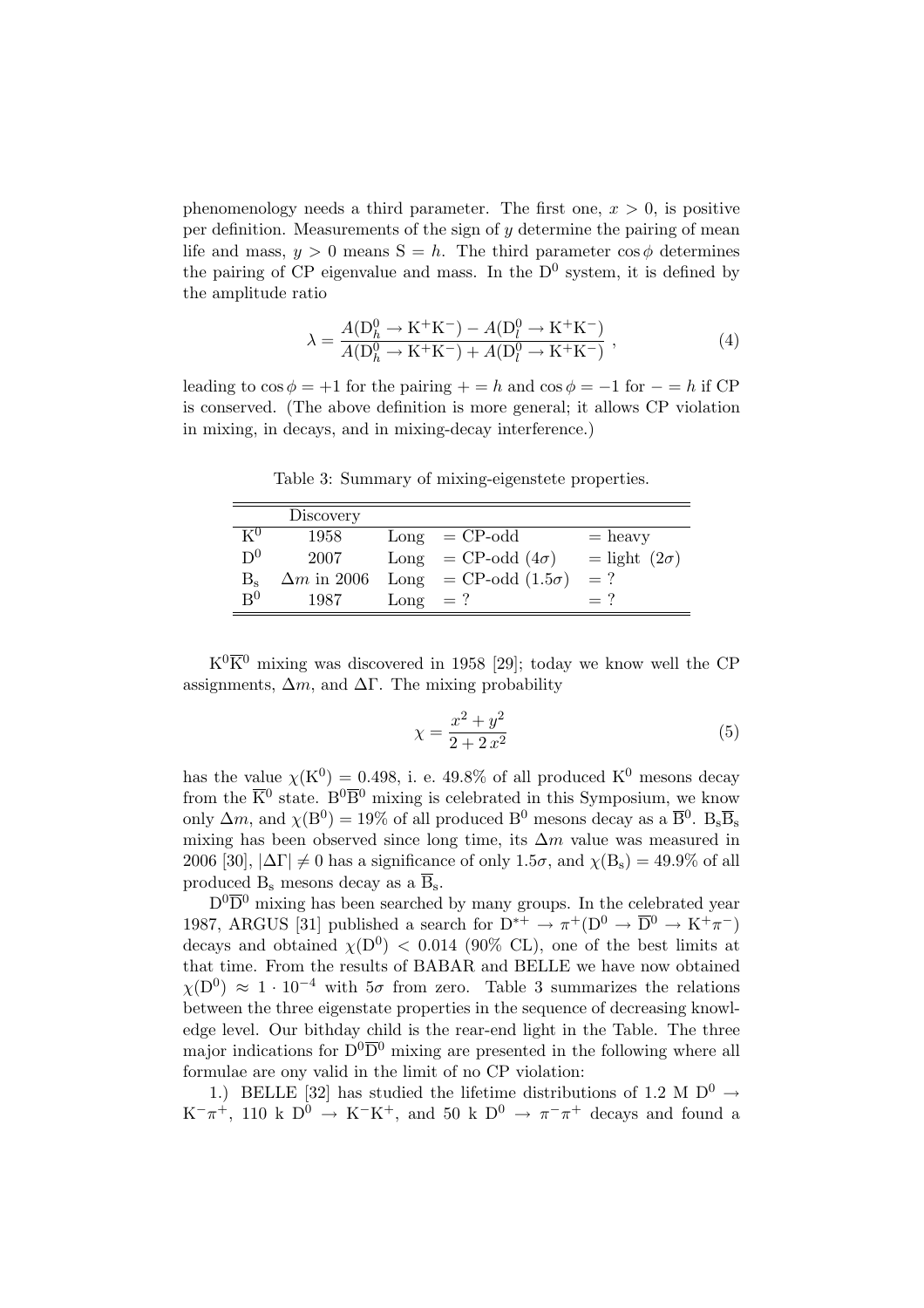difference as shown in Fig. 3. A fit to the data points gives the ratio

$$
\tau(D^0 \to K^- \pi^+)/\tau(D^0 \to K^- K^+) = y \cdot \cos \phi = (1.31 \pm 0.32 \pm 0.25) 10^{-2} (6)
$$

which is  $3.2\sigma$  from zero. BABAR has presented a preliminary result for the lifetime difference [33] and finds  $y \cdot \cos \phi = (1.24 \pm 0.39 \pm 0.13) 10^{-2}$ by combining  $K^+K^-$  and  $\pi^+\pi^-$  dacays. My average of the two results is  $y \cdot \cos \phi = (1.28 \pm 0.29) 10^{-2}$  which is different from zero with  $4.4 \sigma$ . The sign of the measurement fixes the pairing  $S = +$ .





Figure 3: BELLE results [32] for the time dependence of  $D^0 \to KK$ ,  $K\pi$ ,  $\pi\pi$ . Part (d) shows the ratio  $(KK+\pi\pi)/K\pi$ .

Figure 4: BABAR results [34] for (a) the time dependence of  $D^0 \rightarrow$  $K^+\pi^-$  decays. In part (b), the points show the differences between data and the no-mixing fit, the line shows the difference between the best fit and the nomixing fit.

2.) BABAR has reported direct evidence [34] for the transition  $D^0 \to \overline{D}{}^0$ by observing  $D^{*+} \to \pi^+ D^0$  decays with time-dependent sequential decays  $D^0 \to a(t)D^0 + b(t)\overline{D}^0 \to K^+\pi^-$ . The observed time dependence is shown in Fig.  $4(a)$ . It is described by the expression

$$
N_{+-}(t) = N_{-+}(0) \cdot e^{-\Gamma t} \cdot \left[ R_D + \sqrt{R_D} y' \cos \phi \Gamma t + (x'^2 + y'^2)(\Gamma t)^2 / 4 \right] , (7)
$$

where  $N_{+-}$  and  $N_{-+}$  are the numbers of  $K^+\pi^-$  and  $K^-\pi^+$  decays.

$$
R_D = \Gamma(D^0 \to \mathrm{K}^+ \pi^-) / \Gamma(D^0 \to \mathrm{K}^- \pi^+) \tag{8}
$$

is the Double-Cabibbo-suppressed decay ratio, and  $x'$ ,  $y'$  are related [35] to  $x, y$  through  $\overline{a}$  $\mathbf{r}$  $\overline{a}$  $\mathbf{r}$ 

$$
\begin{pmatrix} x' \\ y' \end{pmatrix} = \begin{pmatrix} \cos \delta & \sin \delta \\ -\sin \delta & \cos \delta \end{pmatrix} \begin{pmatrix} x \\ y \end{pmatrix}
$$
 (9)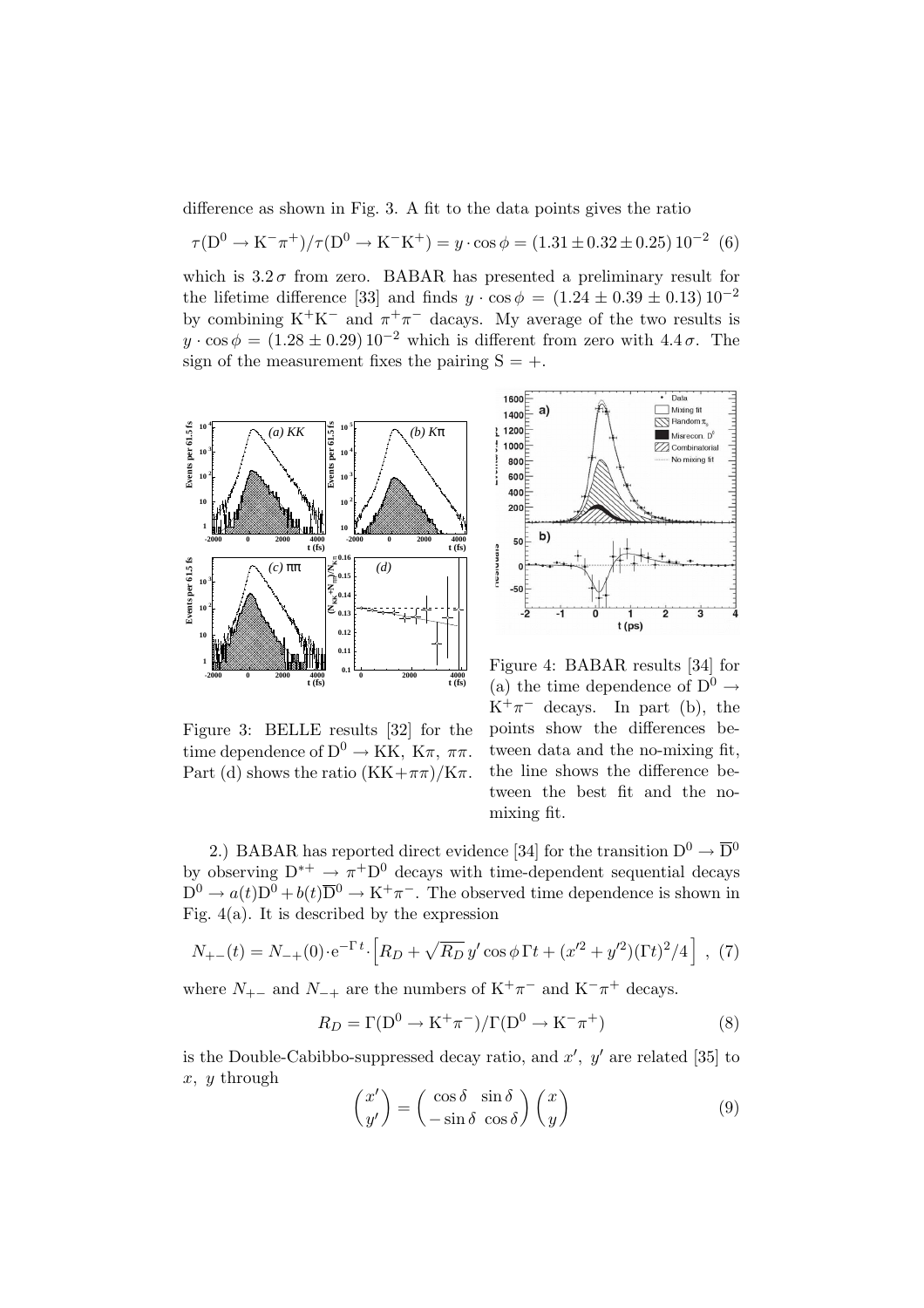with the difference  $\delta$  of final-state-interaction phase shifts between  $D^0 \rightarrow$  $K^+\pi^-$  and  $D^0 \to K^-\pi^+$ .

The two fits with free parameters  $x'$ ,  $y' \cos \phi$  and with no mixing  $(x' =$  $y' = 0$ ) differ by  $3.9 \sigma$  as shown in Fig. 4(b). The best-fit parameters are

$$
R_D = (3.03 \pm 0.16 \pm 0.10) 10^{-3} ,
$$
  

$$
x'^2 = (-0.22 \pm 0.30 \pm 0.21) 10^{-3} ,
$$
  

$$
y' \cos \phi = (9.7 \pm 4.4 \pm 3.1) 10^{-3} .
$$
 (10)

Fig. 5 shows the pertinent likelihood contours. BELLE [36] had an earlier evidence for mixing of this type, but with a significance of only  $2.0\sigma$ .



Figure 5: Fit results for  $y' \cos \phi$  and  $x'^2$  from the BABAR observation [34] of  $D^0 \to K^+\pi^-$  decays. The dot shows the best fit, the five contours represent one to five standard deviations, and the cross shows the nomixing point.



Figure 6: Fit results for  $x$  and  $y$  from the Dalitz analysis of BELLE [37] in D decays to  $K_S^0 \pi^+ \pi^-$  The four contours correspond to two standard deviations.

3.) A time-dependent Dalitz-plot analysis of the three-body decays  $a(t)D^0 + b(t)\overline{D}^0 \rightarrow K_S^0 \pi^+ \pi^-$  by BELLE [37] in 2007 led to the third evidence for mixing. The analysis is sensitive to  $x$  and  $y$  if a model for the Dalitz-plot population is used. With their expertise for such a population model, as used for determining the angle  $\gamma$  of the CKM-matrix unitarity triangle [38], BELLE finds

$$
x = \left(0.80 \pm 0.29 \frac{+0.13}{-0.16}\right) 10^{-2}, \quad y = \left(0.33 \pm 0.24 \frac{+0.10}{-0.14}\right) 10^{-2} \tag{11}
$$

with the  $2\sigma$  likelihood contours in Fig. 6. The central point is  $2\sigma$  away from the no-mixing point  $x = y = 0$ , but there may be an additional systematic uncertainty from the Dalitz-plot model.

A final HFAG fit [39] to all observations in Summer 2007, including also less significant results on  $x^2 + y^2$  leads to the likelihood contours for x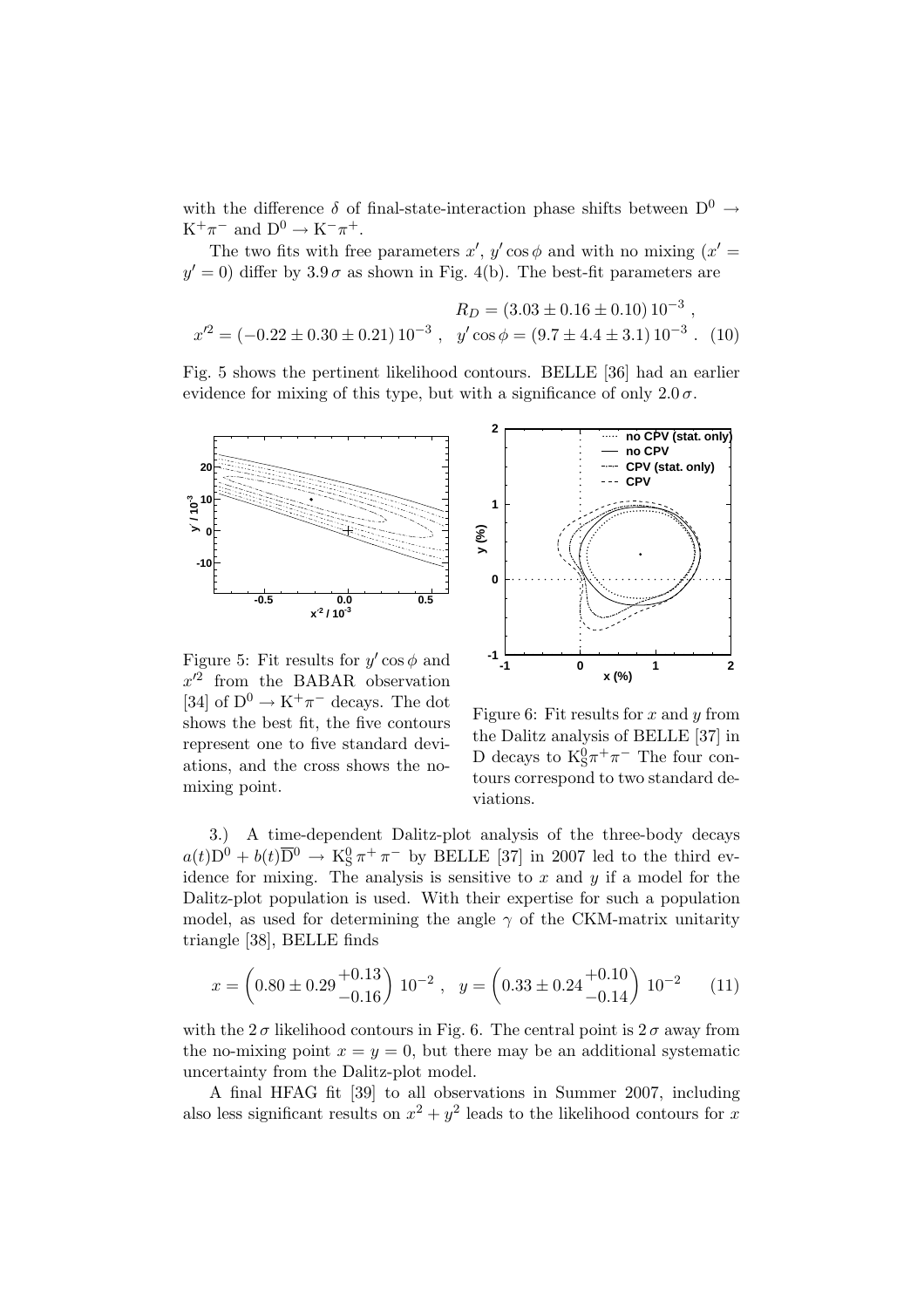and y in Fig. 7. They are very close to ellipses for one and two standard deviations. The pronounded non-Gaussian shapes for 4 and  $5\sigma$  have their origin in the non-linear transformation of  $(y', x'^2)$  from the  $D^0 \to \overline{D}{}^0 \to$  $K^+\pi^-$  measurement to  $(x, y)$ . The central point of the fit is

$$
x = (8.8 \pm 3.3) 10^{-3}
$$
,  $y = (6.8 \pm 2.1) 10^{-3}$ ,  $\chi(D^0) = (0.7 \pm 0.3) 10^{-4}$ . (12)

The fit result for the mixing probability  $\chi(D^0)$  is different from zero with a significance of five standard deviations. The fit result for  $x$  and  $y$  without the restriction of CP conservation in mixing looks nearly identical.



Figure 7: Combined fit to all  $D^0\overline{D}{}^0$  mixing results with contours corresponding to 1 to 5 standard deviations [39]. The dashed lines correspond to  $x=y=0.$ 

One final comment on  $\cos \phi$ : There is strong evidence for  $\Delta \Gamma \cos \phi > 0$ , weak evidence for  $\Delta \Gamma > 0$ , and consequently for  $\cos \phi = +1$ . Until we have stronger evidence, the parameter  $\cos \phi$  should be kept in the mixing phenomenology. We can completely forget it when the signs of both  $\Delta\Gamma$  and  $\Delta\Gamma \cos \phi$  will be well measured.

# The Future

BABAR will finish data taking in September 2008<sup>1</sup>, BELLE around half a year later. There are at present two major activities for a continuation of the B-Meson-Factory successes.

The present KEK roadmap [40] foresees a three-year KEKB shutdown after the end of BELLE's present data taking in the spring of 2009. During this shutdown, KEKB shall be upgraded to a luminosity of some  $10^{35}/\text{cm}^2/\text{s}$ 

 $1$ <sup>t</sup>when writing these lines, there is already sad evidence for an earlier end in March.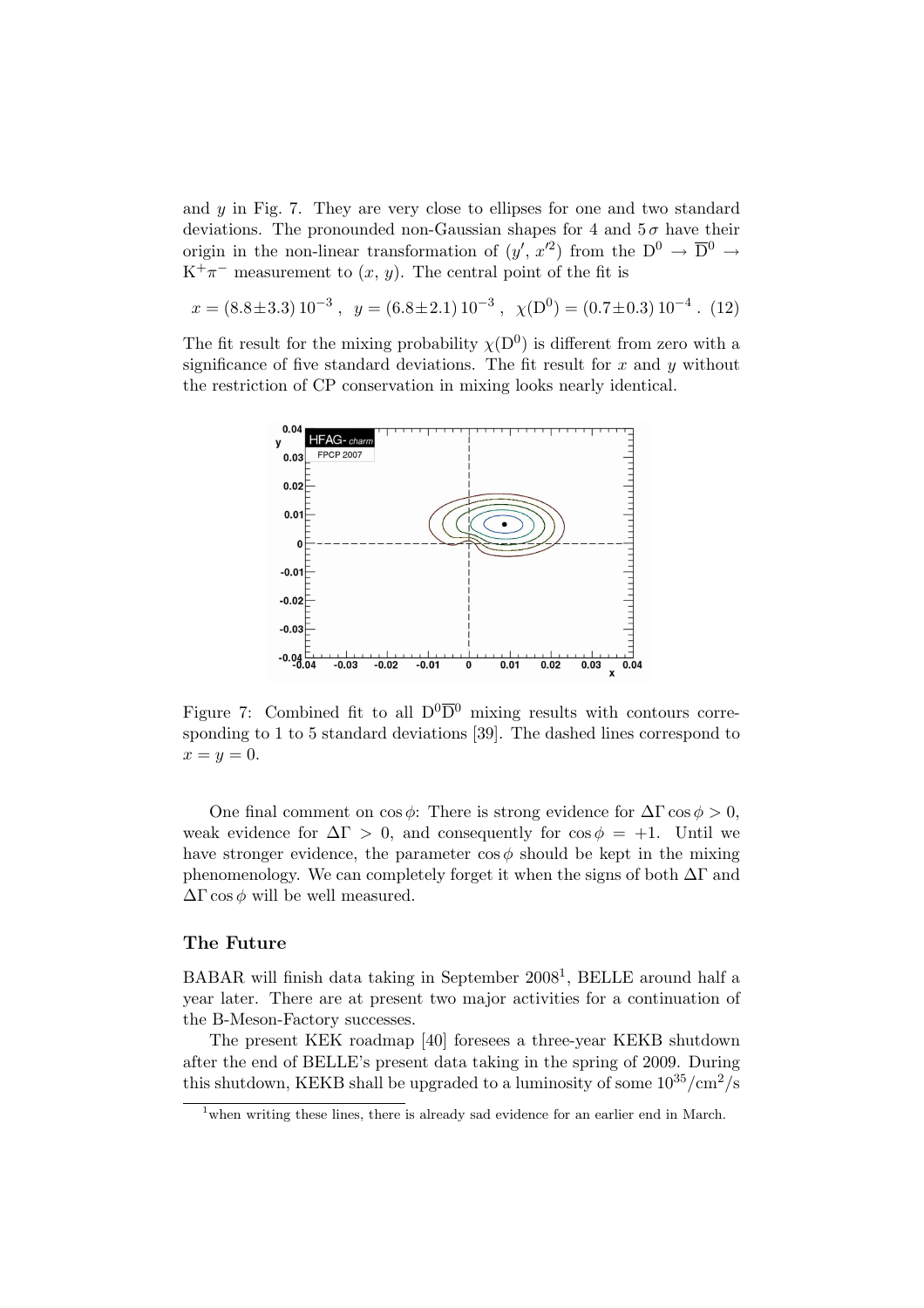and BELLE shall be replaced by an upgraded detector, to be built by a new international Collaboration.

The SuperB initiative [41] was started around 2002 by BABAR phsicists, mainly from the US, Italy, France, and UK. At the end of 2005, INFN in Italy promoted the formation of an international study group on a Conceptual Design Report (CDR) for an  $e^+e^-$  double storage ring, a "Super Flavour Factory" containing

- the physics case in the era of LHC,
- a machine and detector design able to integrate  $(15 65)/ab/year$ on the  $\Upsilon(4S)$ ,
- the possibility of running at  $\sqrt{s} = 4$  GeV with a peak luminosity of  $10^{35}/\text{cm}^2/\text{s}$ , and
- at least one polarized beam for  $\tau$ -lepton physics.

The CDR was published in April 2007 [42] by 320 authors (experimenalists, theorists, and accelerator physicists) from 85 institutions in 15 countries, including 65 non-BABAR experimentalists. The luminosity goal is  $1 \cdot 10^{36}/\text{cm}^2/\text{s}$  [with an option for doubling this goal]. The main luminosity gain comes from the bunch size in the interaction region with  $\sigma_y^* = 35 \text{ nm}$ ,  $\sigma_x^* = 5 \,\mu\text{m}, \,\sigma_z^* = 6 \,\text{mm}$  and from a crab-crossing-like beam-crossing scheme called "crab-waist". The main other machine parameters are 2000 m circumference,  $E(e^-) = 7 \text{ GeV}, E(e^+) = 4 \text{ GeV}, 30 \text{ mrad beam-crossing angle},$ 1.3 m [0.65 m] bunch distance,  $I(e^-) = 1.3$  A [2.2 A],  $I(e^+) = 2.3$  A [4.0] A, and  $P = 17$  MW [35 MW], where the values in brackets are for the double-luminosity option. The smaller boost than in PEP-II requires better vertex resolution. This shall be achieved with an interaction-region beam tube radius of 1 cm and a pixel Silicon vertex detector with the first layer having the diameter of a one-Euro coin. The detector could be based on BABAR but needs new components for at least the calorimeter endcap, the vertex detector, the drift chamber, the DIRC readout and in the areas of trigger, data acquisition, and computing.

An International Review Committee has been appointed by INFN earlier this year. The members are: J. Dainton (Daresbury, chair), J. Lefrançois (Orsay), A. Masiero (Padova), R. Heuer (DESY), D. Schulte (CERN), A. Seiden (UC Santa Cruz), Y.-K. Kim (FNAL), and H. Aihara (Tokyo). The review is scheduled for November 2007 in Frascati. The report of the Committee is expected in spring 2008, after results from the DAΦNE test of the "crab-waist" scheme. Later in 2008, a presentation to the CERN strategy group is foreseen.

A possible site for the international SuperB project is on the campus of the Tor Vergata University south-east of Rome in 3 km distance from the LNF laboratory at Frascati, the place where the first  $e^+e^-$  storage ring had been built by B. Touschek and his collaborators.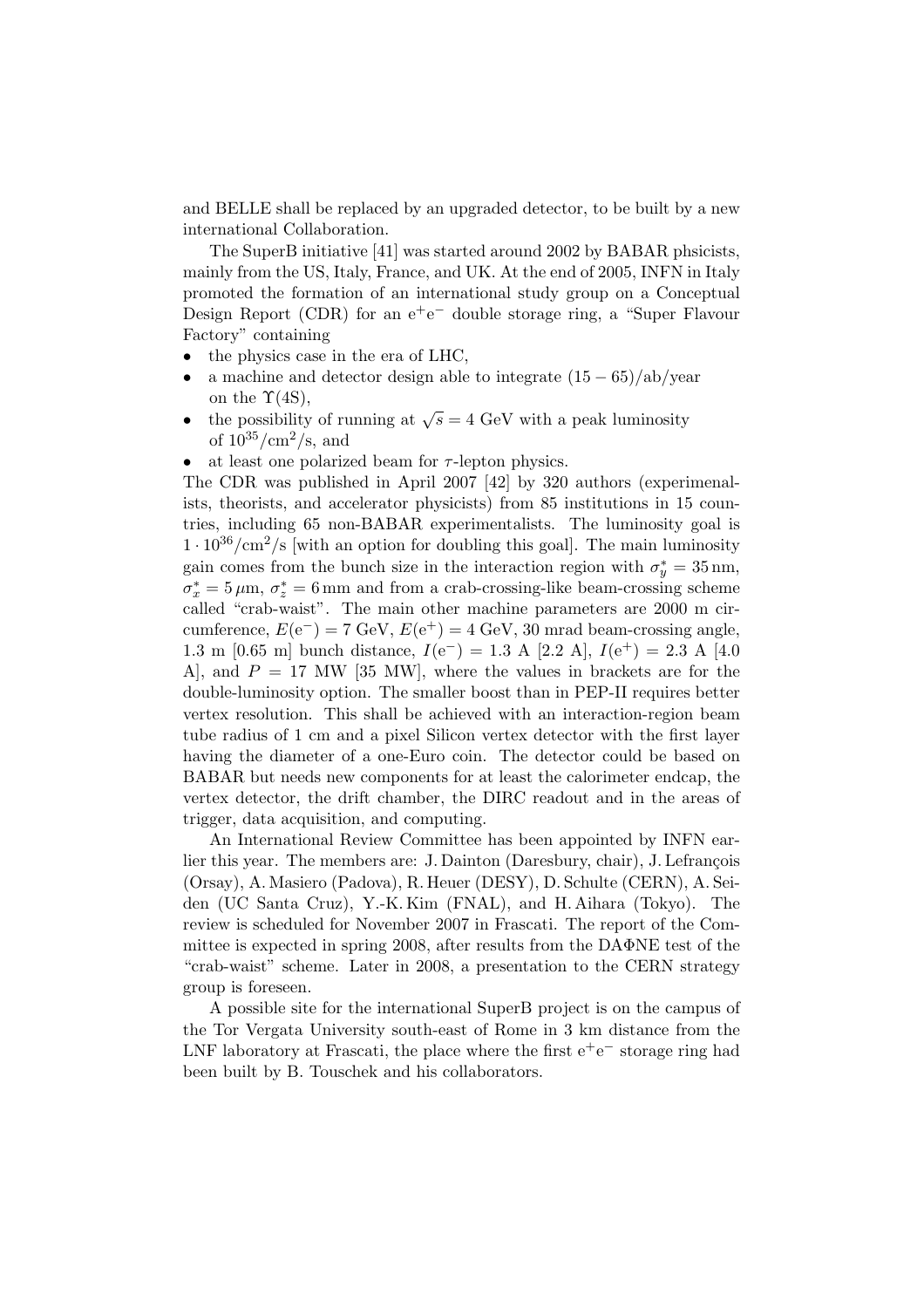### References

- [1] I gratefully remember the collaboration with H. Nesemann and K. Wille.
- [2] H. Albrecht et al. (ARGUS), Phys. Lett. B 185, 218 (1987)
- [3] H. Albrecht et al. (ARGUS), Phys. Lett. B 192, 245 (1987)
- [4] H. Albrecht et al. (ARGUS), Phys. Lett. B 197, 452 (1987)
- [5] I learnt the exciting CP-violation prospects after the  $\Upsilon$  discovery 1977 from M. K. Gaillard.
- [6] R. Wideröe's autobiographic notes, in "The Infancy of Particle Accelerators", ed. by P. Waloschek, DESY report 94-039 (1994)
- [7] R. Wideröe, Deutsches Patentamt, Patentschrift Nr. 876279, submitted September 1943, published 1953
- [8] W. C. Barber, B. Gittelman, G. K. O'Neill, W. K. H. Panofsky, and B. Richter, Stanford University Report HEPL 170 (June 1959)
- [9] W. C. Barber, B. Gittelman, G. K. O'Neill, and B. Richter, Phys. Rev. Lett. 16, 1127 (1966)
- [10] C. Bernardini, G. F. Corazza, G. Ghigo, and B. Touschek, Nuovo Cimento 18, 1293 (1960)
- [11] C. Bernardini, G. F. Corazza, G. Di Giugno, J. Haïssinski, P. Marin, R. Querzoli, and B. Touschek, Nuovo Cimento 34, 1473 (1964)
- [12] Proc. Int. Symp. on Production and Decay of Heavy Hadrons, Heidelberg 1987, ed. by K. R. Schubert and R. Waldi
- [13] R. Eichler, T. Nakada, K. R. Schubert, S. Weseler, and K. Wille, SIN report PR-86-13 (1986)
- [14] Paul Scherrer Institute (formerly SIN), PSI Report PR-88-09 (1988)
- [15] H. Aihara et al., KEK internal, July 1986, presented in ref. [16]
- [16] Proc. Linear Collider  $\overline{B}$  Factory Conceptual Design Workshop, UC Los Angeles 1987, ed. by D. Stork
- [17] P. Oddone, in ref. [16]
- [18] I. I. Bigi and A. I. Sanda, Nucl. Phys. B 281, 41 (1987)
- [19] I. I. Bigi and A. I. Sanda, Nucl. Phys. B 193, 85 (1981)